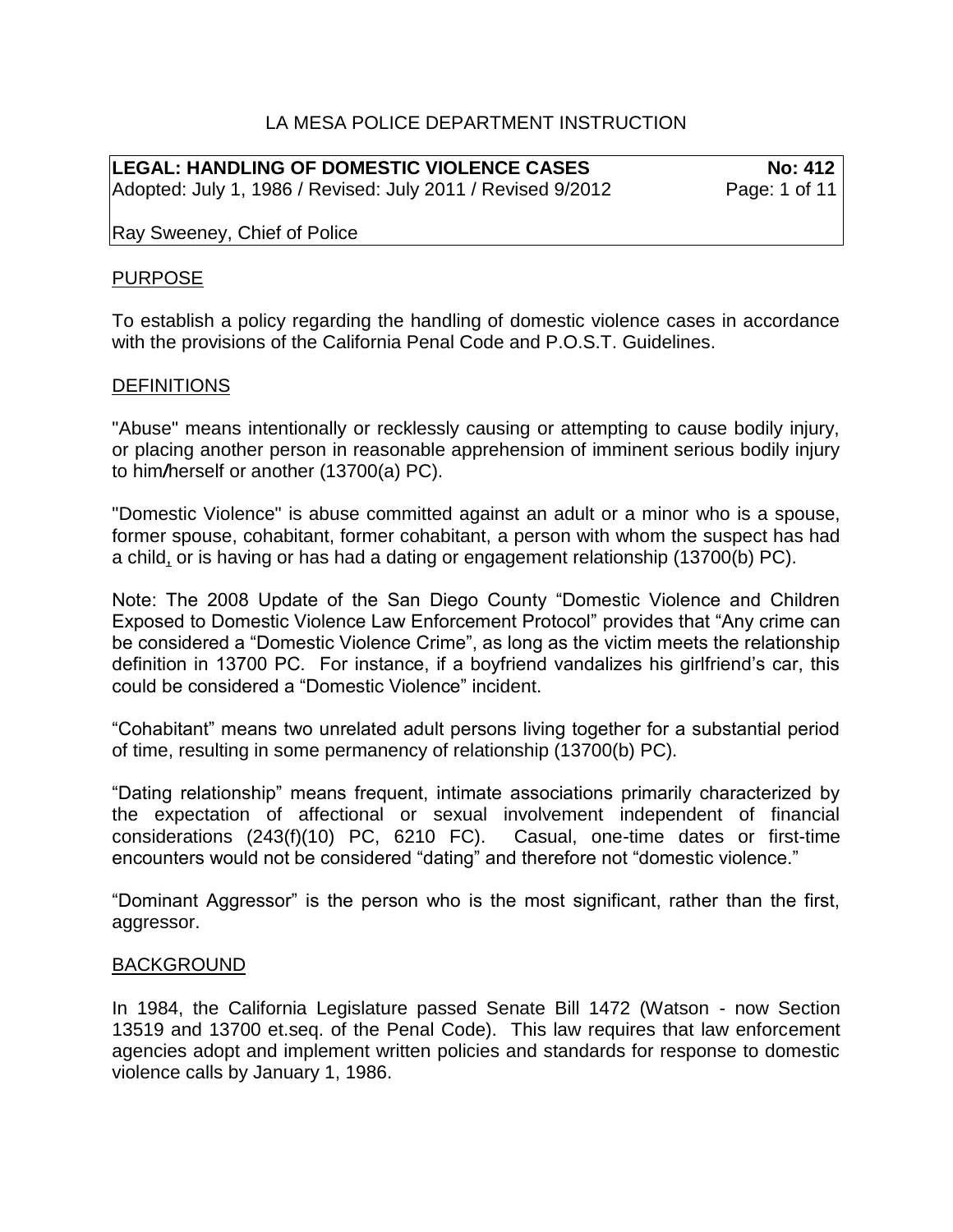# **POLICY**

Officers responding to cases of domestic violence shall stress the policy of the law that domestic violence is criminal conduct, and a request for assistance involving domestic violence is the same as any other request for assistance where violence has occurred. It is not the intent of this policy to remove the officer's individual discretion where that discretion is necessary and not in conflict with State law or the San Diego County Domestic Violence Protocol.

- I. CALL TAKER / DISPATCH RESPONSE
	- A. Call Takers who receive Domestic Violence calls shall dispatch officers to the scene (13702 PC). Telephone reports are generally prohibited.
	- B. The Safety of Domestic Violence victims, whether the threat of violence is immediate or remote, should be the primary concern. Call Takers shall advise the victim to ensure his/her safety including, but not limited to, waiting for officers at a friend's home or simply leaving the residence.
	- C. Calls reporting threatened, imminent, or ongoing Domestic Violence and the violation of any Domestic Violence restraining order or protective order shall be ranked among the highest priority calls.

## II. ENFORCEMENT OF LAWS

- A. Felony Arrest: The Officer shall make an arrest when there is reasonable cause to believe that a felony has occurred.
- B. Misdemeanor Arrest: The Officer should make an arrest under the provisions of 836 PC when there is reasonable cause to believe that a domestic violence misdemeanor has occurred and the victim chooses not to make a private person's arrest. Officers shall not ask a domestic violence victim whether or not prosecution is desired.
- C. Private Person's Arrest: The Officer shall inform the victim of the right to make a private person's arrest when a crime has been committed. Whenever possible, such discussion shall be held out of the presence of the suspect. Officers shall not dissuade victims from making a lawful arrest.
- D. The following factors should NOT be used to avoid making an arrest:
	- 1. Marital status of the suspect and victim,
	- 2. Whether or not the suspect lives on the premises with the victim,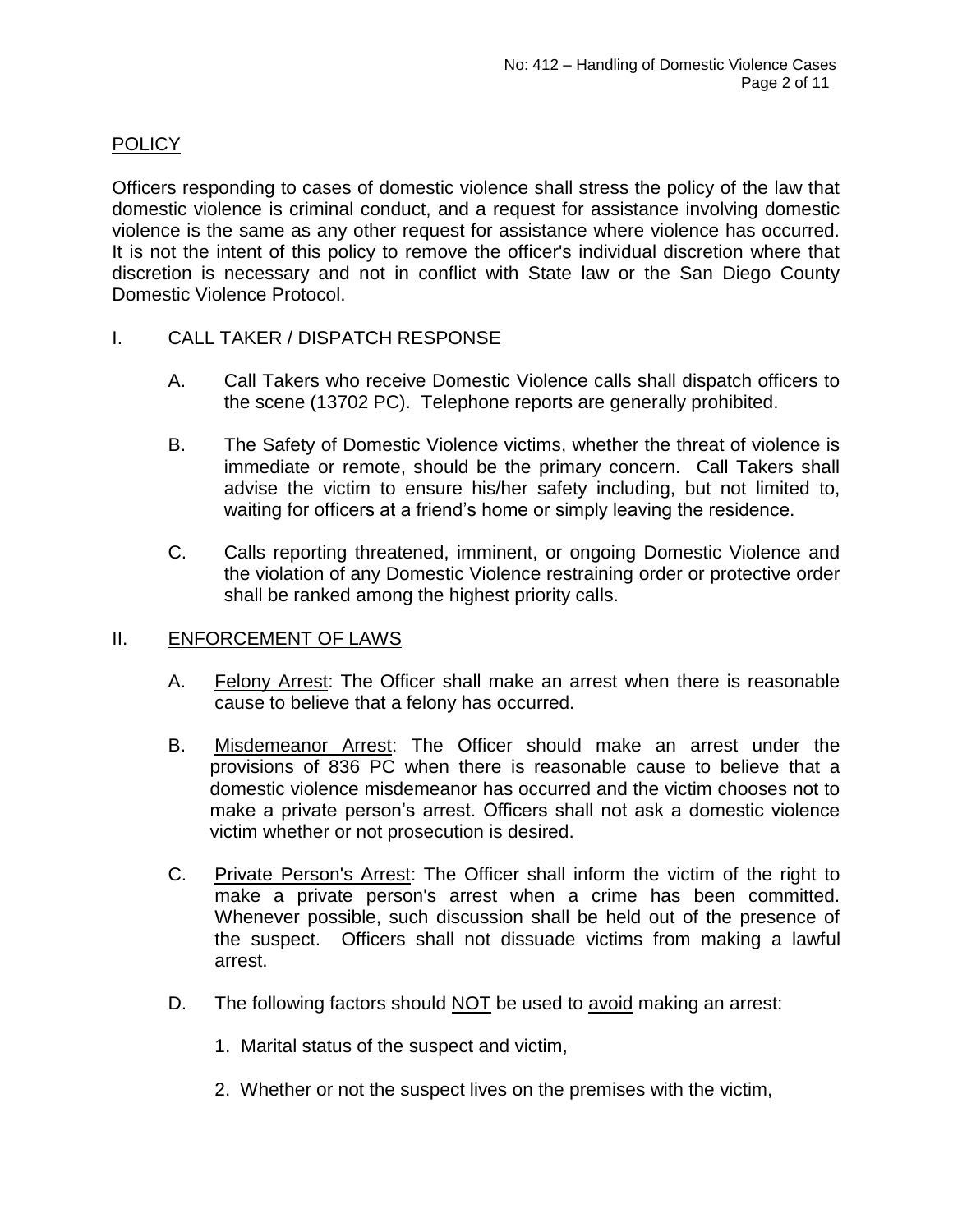- 3. Existence or lack of a protective order,
- 4. Potential financial consequences of an arrest,
- 5. Victim's history or prior complaints,
- 6. Verbal assurances that the violence will cease,
- 7. Victim's emotional state,
- 8. Non-visible injuries,
- 9. Location of incident (public/private),
- 10.Speculation that the victim may not follow through with the prosecution, or that the case may not result in issuance by the District Attorney or conviction.

## III. ARREST DISPOSITIONS

- A. Officers shall make a reasonable effort to identify the dominant aggressor in every suspected domestic violence incident. It is the dominant aggressor who is subject to arrest, based on probable cause. Officers shall make reasonable efforts to take statements from all parties and available witnesses before making a probable cause and/or dominant aggressor determination. Dual arrests are discouraged. Persons arrested for domestic violence crimes should be booked into County Jail.
- B. Misdemeanor arrests not normally accepted at County Jail, such as misdemeanor vandalism, will be accepted if they are committed during a domestic violence incident. Officers should mark "DV related" on the booking form next to the charges.

## IV. REPORTING

A. Officers shall document all incidents of domestic violence. The ARJIS-2 , ARJIS-3, ARJIS-8, ARJIS-12 DV-Supplement, and Narrative report forms will be used to document all crimes or incidents involving domestic violence and shall be identified with "Domestic Violence" in the space designated "Code Section and Description" on the ARJIS-2 and in the space designated "Charges" on the ARJIS-8 forms.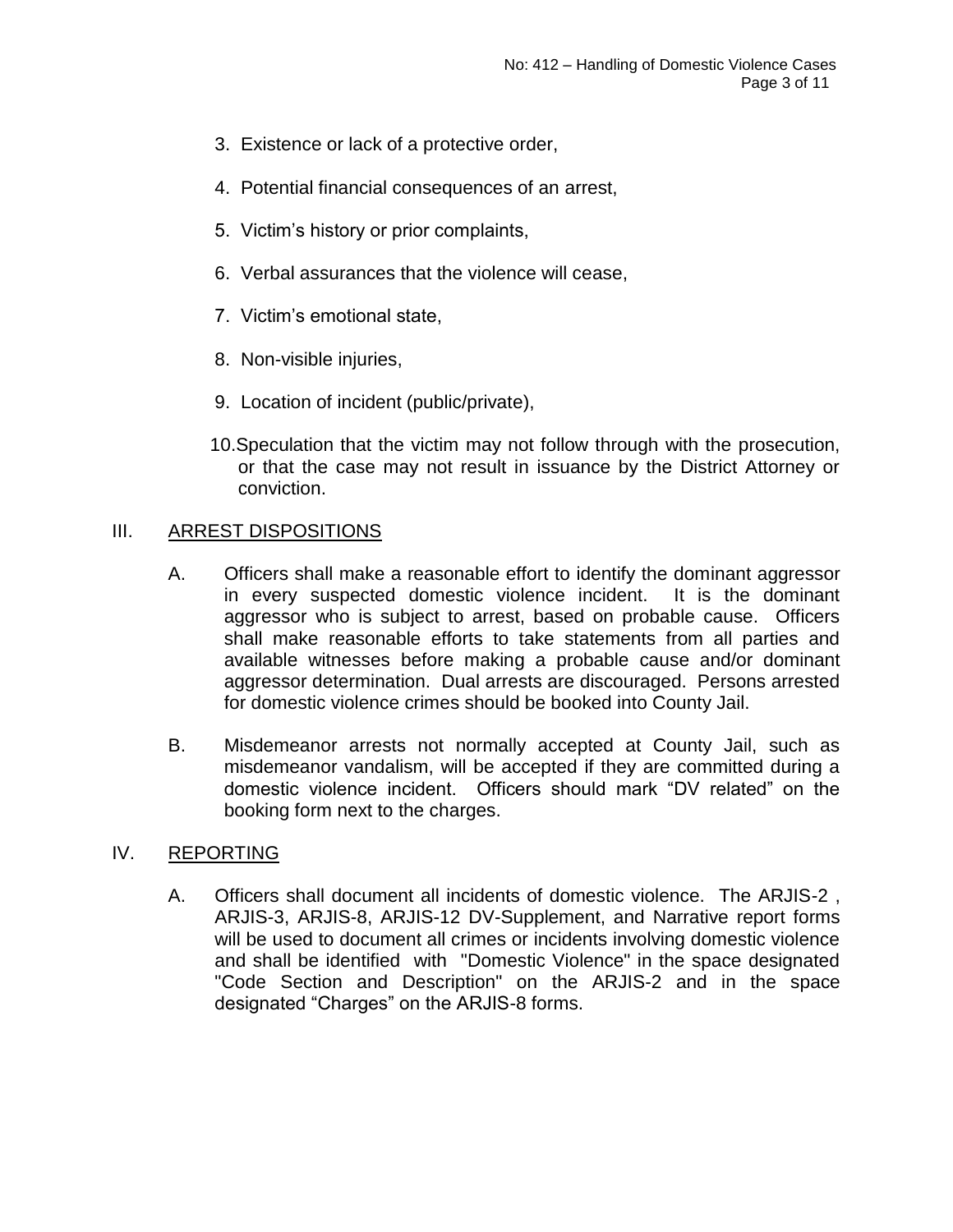- B. Where there is no crime, such as a 13730 PC, the officer need only complete the following forms:
	- 1. ARJIS-2 (Crime/Incident Report)
	- 2. ARJIS-3 (Witness List if necessary)
	- 3. ARJIS-12 (DV Supplement)
- C. In completing the ARJIS-12 DV-Supplement form, Officers shall minimally document:
	- 1. The emotional state of the victim at the time the report was taken,
	- 2. Type(s) of relationship,
	- 3. History of Domestic Violence,
	- 4. If the Victim was given a Domestic Violence Information sheet,
	- 5. If the Victim was given the Investigations DV follow-up telephone number,
	- 6. If the Victim was given a Case Number,
	- 7. If the Victim was advised how to safely make a citizen's arrest,
	- 8. If the Victim intends to remain in the residence or take a temporary residence,
	- 9. If the Victim was asked for an Emergency Contact telephone number,
	- 10. If weapons were used in the incident.
- D. For cases involving any charge listed in Government Code section 6254(f)(2), (273.5 PC, 646.9 PC, 261 PC, 288a PC, 289 PC et. al.), the officer shall advise the victim of their right to confidentiality regarding their name and memorialize their response on an LMPD 293 PC supplement included with the report. In the case of victims who are minors, either the minor or their parent/guardian may request confidentiality. Officers' legal duty to inform victims of this privilege only extends to sexual related offenses (293 PC) but victims of non-sexual offenses are still entitled to confidentiality under 6254 GC and should be informed of this right.
- E. Statements
	- 1. Victim Statements: Detailed statements by the victim at the scene are crucial to a successful prosecution and must be documented by the reporting officer. All statements made by the victim at the time of the report, even when the result of direct questioning by officers, are admissible in court as domestic violence "spontaneous statements." Cases are prosecuted using these statements even when the victim later recants or refuses to testify. Detailed victim statements regarding any prior acts of domestic violence, documented or not, are likewise often critical to successfully prosecuting domestic violence cases. Special Evidence Code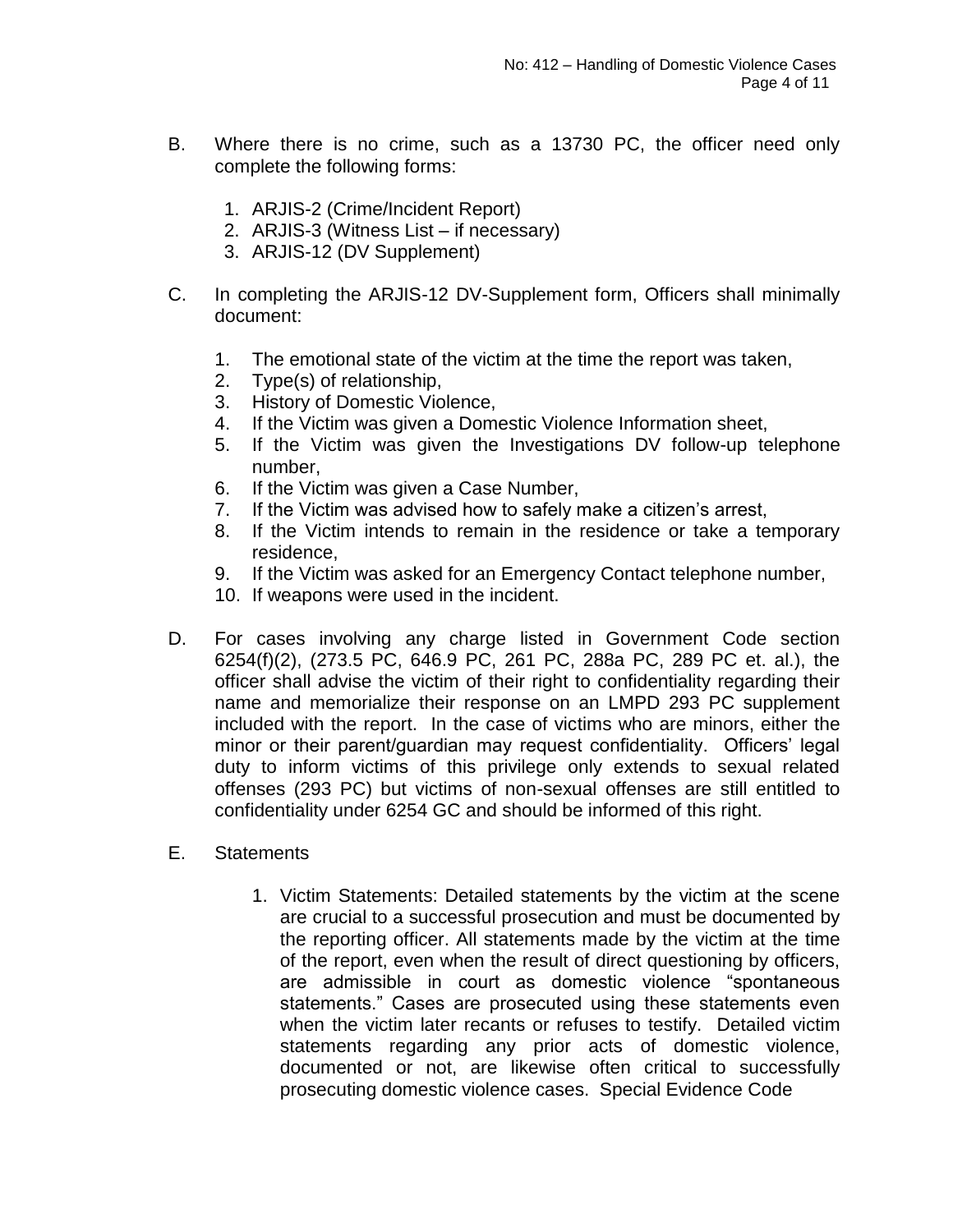sections allow "prior acts" evidence to help corroborate a current event.

- 2. Witness Statements: Reporting officers should locate, identify, and interview potential witnesses to a domestic violence incident, including children, neighbors of the involved parties, and others who may have had contact with the parties immediately before, during, or immediately after the incident. Evidence of what witnesses heard, were told by the parties, or perceived before/after the incident (i.e., victim's emotional condition, etc.,) can be powerful.
- F. Children present during domestic violence crimes should be considered separate victims under 273a(b) PC. Forensic interviews of child victim/witnesses under 12 years of age or with special needs should be considered for serious felony cases. Officers should document on the DV supplement any children under the custody of either party, whether believed to be present or not during the incident.
- G. Officers should take color digital photos of all parties, including any physical injuries, children present at the scene, the scene layout and condition, and the location of any weapons or other corroboration, etc. Color photos must be submitted with the report when the case is presented to the District Attorney for prosecution.
- H. Where victims have suffered potential injuries, officers shall seek the victim's consent to obtain medical records related to any treatment they may seek, using an LMPD medical records release form. If a medical records release is not obtained, the reporting officer should document in the narrative why this is the case (i.e. victim not able to provide consent due to present condition, victim refused consent, etc.)

## V. PROTECTIVE ORDERS

- A. Agency Requirements
	- 1. Penal Code Section 13710 requires law enforcement agencies to maintain a complete and systematic record of all protection orders with respect to domestic violence incidents, restraining orders, and proofs of service in effect.
	- 2. This section also requires that a systematic record shall be used to inform law enforcement officers responding to domestic violence calls of the existence, terms and effective dates of protection orders in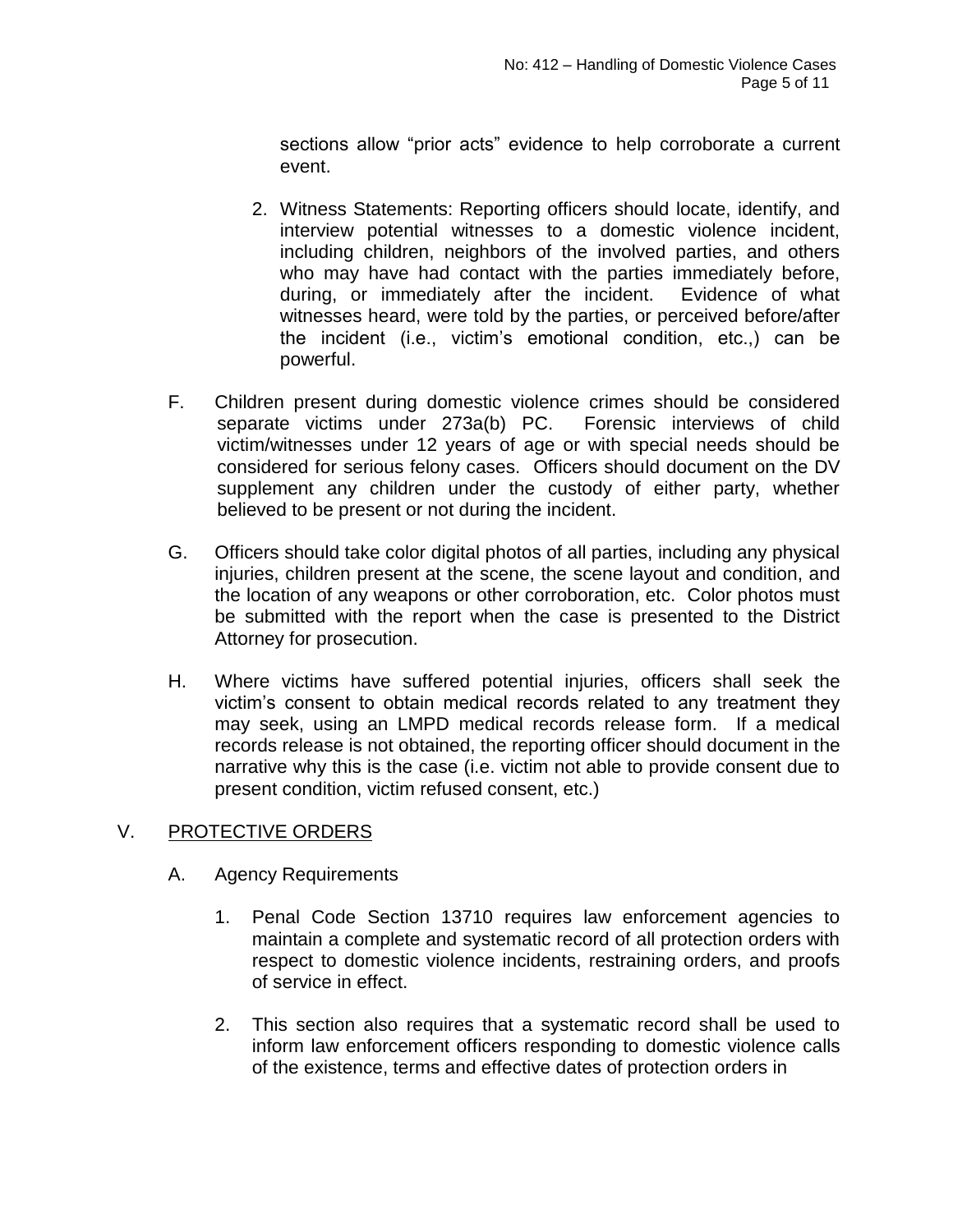effect. In San Diego County, the San Diego Sheriff's Department is the central repository of such information.

3. In California, CLETS also maintains records of Protective Orders within the state. Valid Protective or Restraining Orders issued in California or by other states, tribes or territories outside of California are generally enforceable in San Diego County.

### B. Verification of Protective Orders

Whenever a victim advises of the existence of a protective order, the officer should ascertain:

- 1. Whether a protective order is on file with the San Diego Sheriff's Department or whether the victim has a copy of the protective order in their possession,
- 2. Whether the protective order is still valid as to duration/time,
- 3. Whether proof of service or prior notice exists or if the suspect was in court when the order was made, or
- 4. The valid terms of the protective order.

## C. Arrest Criteria

- 1. A violation of a protective order is a misdemeanor under Penal Code Sections 273.6 or 166, depending upon the type of order. Criminal protective orders (i.e., issued in criminal domestic violence cases) are enforceable under 166(c)(1). Civil orders are enforceable under 273.6 PC.
- 2. Domestic violence protective orders are enforceable regardless of the victim's actions. Officers shall make an arrest under the provisions of 836 PC when there is reasonable cause to believe the subject of the restraining order has intentionally and knowingly or willfully violated the order and any one of the following conditions is met. This includes outof-state domestic violence protective orders.
	- a.) The existence of the order and proof of service on the suspect has been verified by the officer,
	- b.) The complainant produces a valid copy of the order bearing a file stamp of a court and a proof of service on the subject,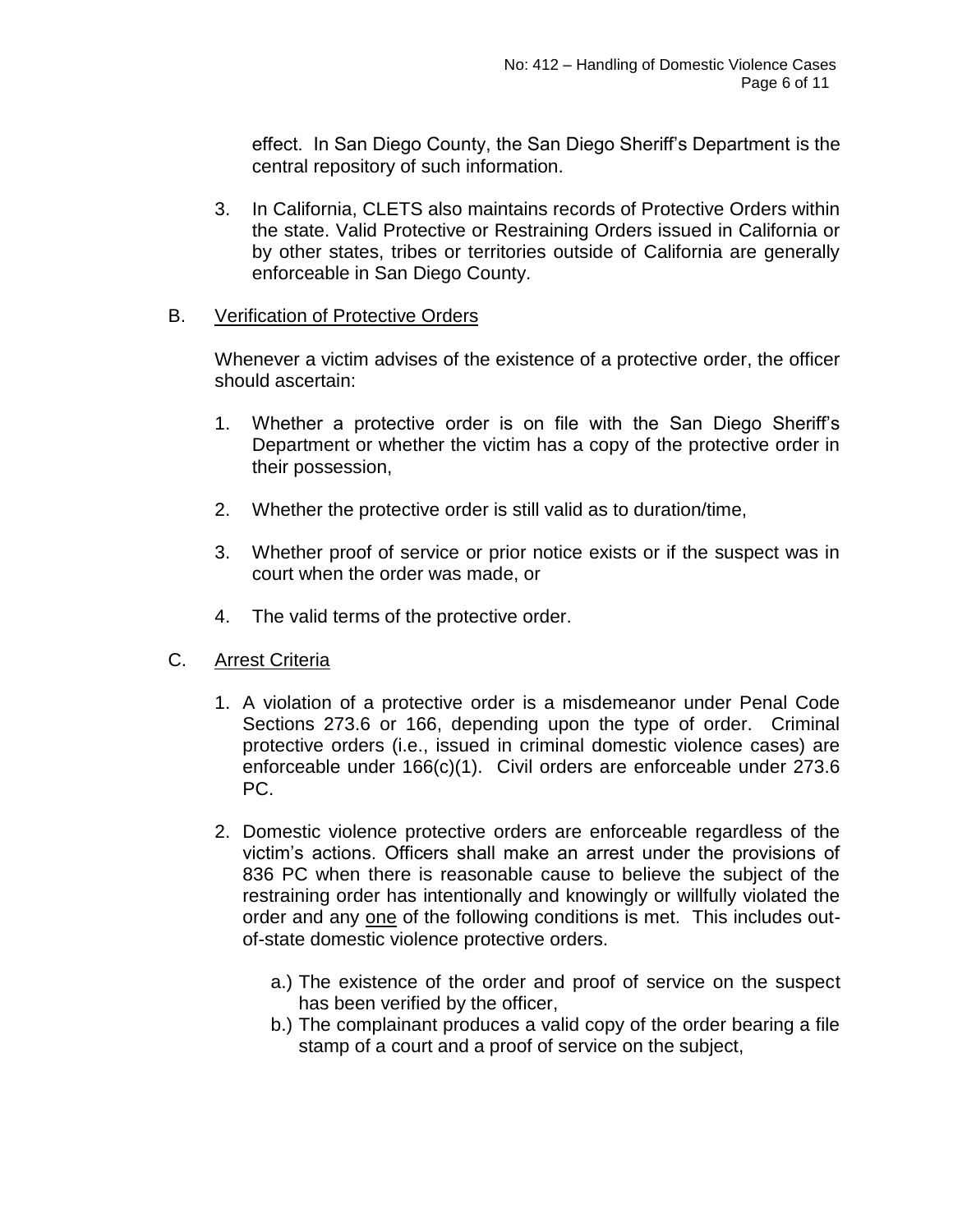- c.) The existence of the order has been verified by the officer, and the order reflects that the suspect was personally present in court when the order was made,
- d.) The existence of the order has been verified, and there is proof that the suspect has previously been admonished by the officer.
- 3. When the officer verifies that a restraining order exists, but cannot verify proof of service or prior knowledge of order by the suspect, the officer should:
	- a.) Inform the subject of the terms of the order.
	- b.) Admonish the subject of the order, that the subject is now on notice and that the violation of the order will result in arrest. If the subject continues to violate the order after being advised of the terms, an arrest shall be made.
	- c.) If the subject complies after admonishment of the terms, the officer shall make a retrievable report pursuant to Penal Code Section 13730(c) showing the suspect was admonished/advised of the terms of the order, the specific terms of the order the suspect was advised about, the name of the admonishing officer, time and date. The department's copy of the restraining order will be updated to reflect the admonishment information listed above and the San Diego Sheriff's Department or out-of-county court of issuance will be notified of the service.
- D. In the event the suspect has left the scene of the incident, an investigation should be made to determine if a crime has been committed. A retrievable report shall be made and the complainant will be advised of the follow-up criminal procedure and case number of the report.
- E. In cases where the order is not verifiable, officers may not be able to confirm the order's validity.
	- 1. An officer shall write a report, give the victim the report number, and advise the victim of the follow-up criminal procedure.
	- 2. Officers should advise the victim of the right to make a private person's arrest for the appropriate violation.
- F. When mutual protective orders have been issued, liability for arrest applies to those persons who are reasonably believed to have been the dominant aggressor (836(c) (3) PC).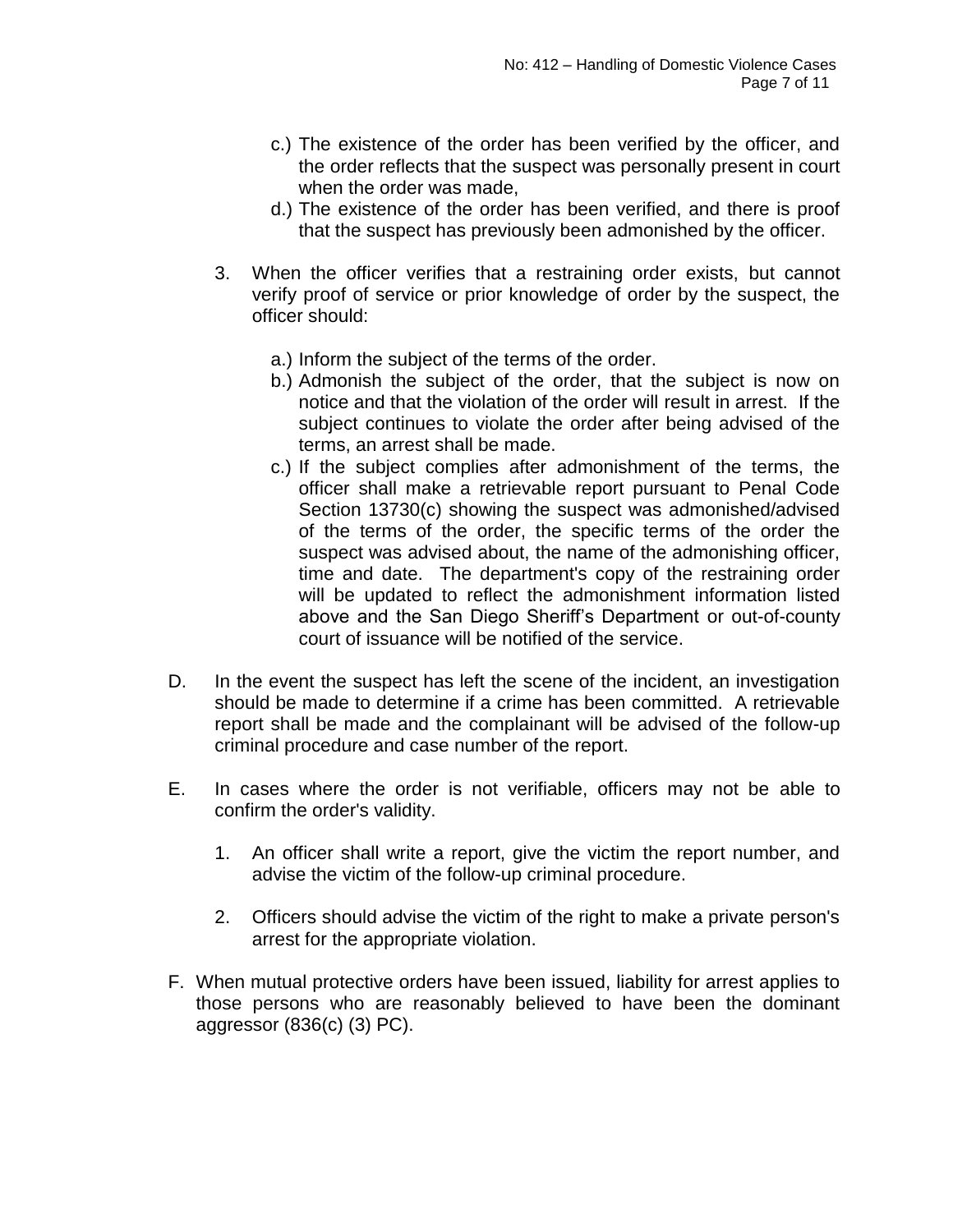## VI. STAY-AWAY ORDERS

- A. A stay-away order is issued in a criminal case where the probability of victim intimidation exists and violation of such is a misdemeanor under Penal Code Section 166(c)(1). In domestic violence cases where a person advises an officer that a stay-away order has been issued, the officer should attempt to ascertain the terms and validity of the order.
- B. Verification of Stay-Away Orders
	- 1. Officers should request the victim show a copy of the order, verify through the San Diego Sheriff's Department that the suspect is under court jurisdiction, or
	- 2. Verify through the San Diego Sheriff's Department that a stay-away order has been issued against the suspect, and proper service has been made on the suspect.
- C. Arrest Criteria
	- 1. When the order has been verified, officers shall affect an arrest if the suspect has willfully violated any terms of the order. The report shall note the specific violations of the order, and the victim shall be given the police report number for reference.
	- 2. A willful violation of the order is a violation of the Penal Code Section 166.4. This violation can be added to other charges such as assault and battery.
- D. Order Not Verifiable
	- 1. When a victim is not in possession of the stay-away order, and/or in case of computer unavailability, officers may not be able to confirm the order's validity.
	- 2. Officers shall write a report*,* give the victim the report number, and advise the victim of the follow-up criminal procedure.
	- 3. Officers should advise the victim of the right to make a private person's arrest for the appropriate violation.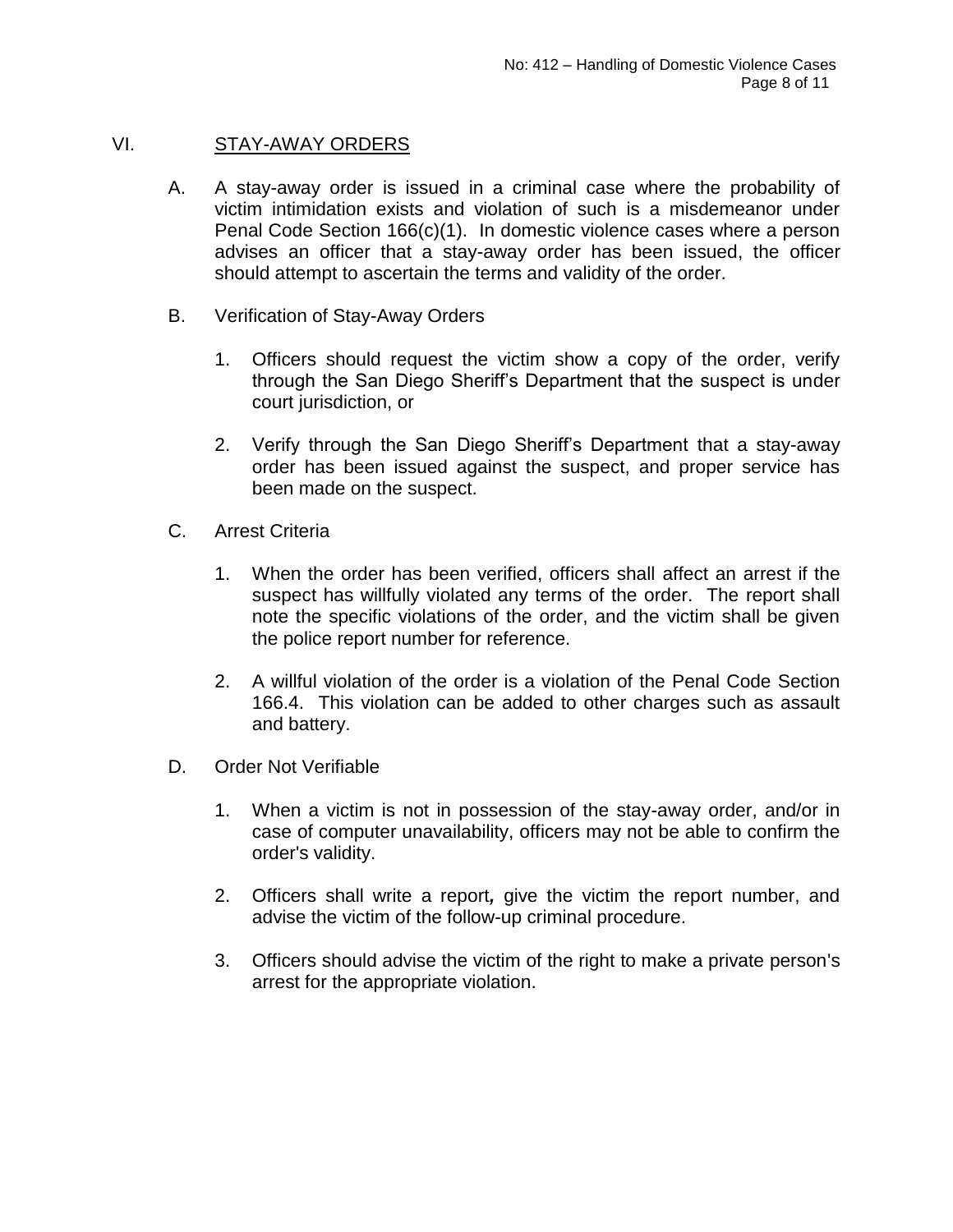### VII. VICTIM / WITNESS INTIMIDATION

- A. An act of victim or witness intimidation relating to the court proceeding is a violation of Penal Code Section 136 et seq. Examples of intimidation include:
	- 1. Attempting to prevent or dissuade a victim from attending or giving testimony at any proceeding is a misdemeanor.
	- 2. Using force, or expressing or implying threat of force or violence related to the court proceeding is a felony.
- B. An act threatening a victim or witness with force, violence, or damage to their property for previous cooperation with law enforcement or the court system in a criminal case is a felony violation of Penal Code Section 140(a).

### VIII. STALKING

- A. Stalking is defined in 646.9 PC as "Any person who willfully, maliciously, and repeatedly follows or harasses another person and who makes a credible threat with the intent to place that person in reasonable fear for his or her safety, or the safety of his or her immediate family."
	- 1. The credible threat may be constituted overtly, by verbal, written, or electronic means or it may be implied by a course of conduct, or a combination of all of the above.
	- 2. The suspect must have the apparent ability to carry out the threat and the victim must reasonably be placed in fear for their safety or that of their family.
- B. When considering stalking charges, the credible threat is usually the hardest element to prove. Inquiry about changes to the victim's lifestyle because of the suspect can often be the strongest evidence. Changes may include their address or phone number, purchase of an alarm system, security camera, dog, or weapon, asking family or neighbors to check on them, avoiding routine travel routes or patterns, making arrangements for themselves or family members in the event of the victim's death, etc.
- C. Officers are encouraged to contact the District Attorney's Office, Family Protection Division, before or as soon as practical after an arrest for stalking is made. Such efforts dramatically improve the likelihood of a successful prosecution under this section.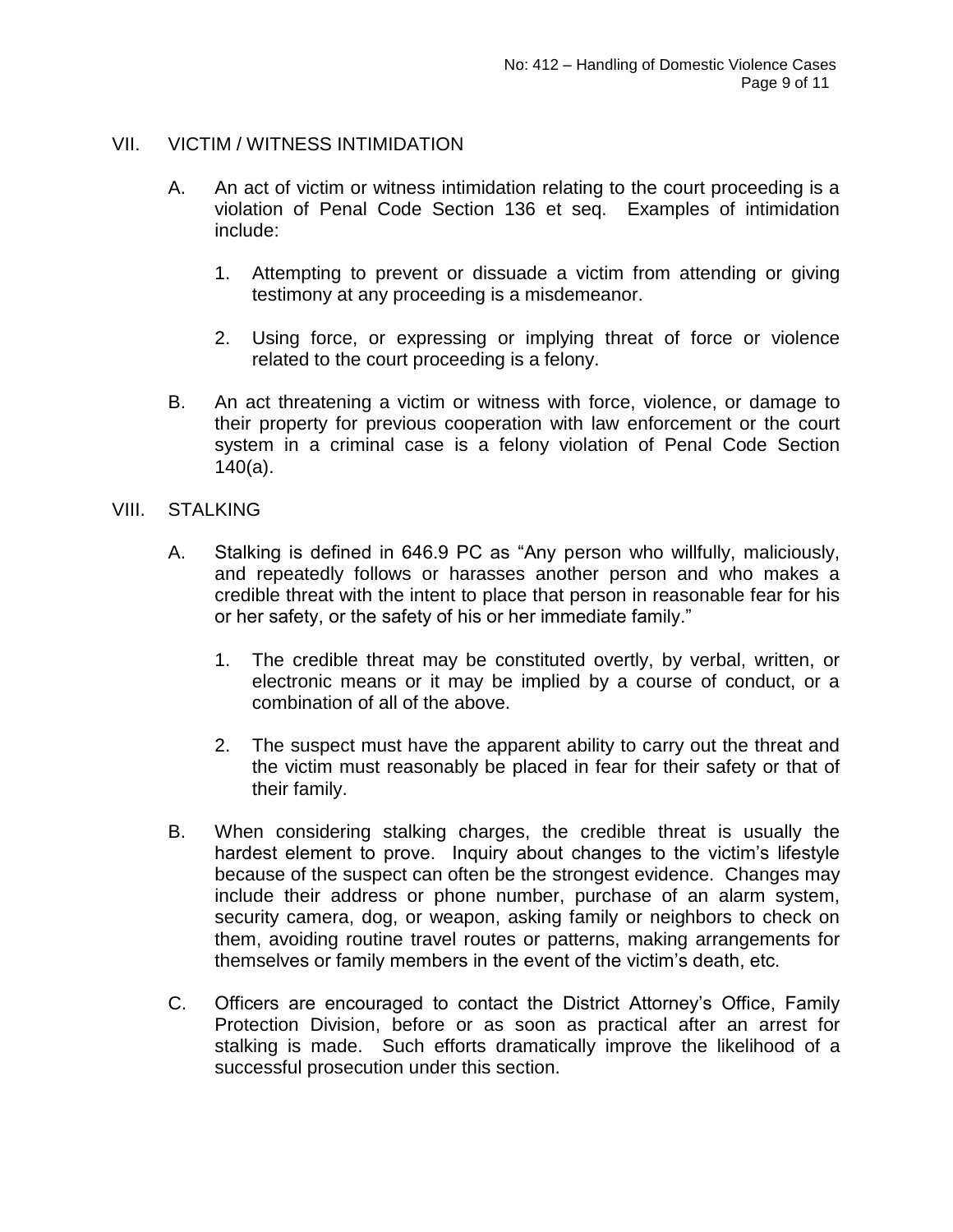## IX. VICTIM ASSISTANCE

- A. In addition to their enforcement duties, officers have the following responsibilities:
	- 1. Assist in obtaining appropriate medical attention if a complainant claims injury whether visible or not.
	- 2. Assist in making arrangements to transport the victim to an alternate shelter if the victim expresses a concern for safety or the officer determines a need exists.
	- 3. Stand by for a reasonable amount of time when a complainant requests police assistance while removing essential items of personal property.
	- 4. Explain legal options available to the victim including a private person's arrest process, protective and stay-away orders, Emergency Protective Orders, and in cases of arrest, the follow-up procedures and ensuing criminal proceedings.
	- 5. Advise the victim of the available community resources, including the State Victim Assistance Program, by the appropriate written notice and offer the immediate services of an advocate from the DVRT program.

## X. CONFISCATION OF WEAPONS

- A. Pursuant to Penal Code Section 12028.5, officers at the scene of a Family violence incident, which has the same meaning as Domestic Violence as defined in 13700 (b) PC and includes family or household members, involving a threat to human life or physical assault, may take temporary custody of any firearm or other deadly weapon in plain sight or discovered pursuant to a consensual search for the protection of the peace officer or other persons present. Officers shall make every attempt to legally seize weapons from Domestic Violence incidents.
- B. When an officer takes possession of such a firearm or other deadly weapon, the owner will be given a receipt describing the firearm or other deadly weapon, including any identifying serial number. The receipt shall also list where the firearm or other deadly weapon can be recovered and the date after which the owner or possessor can recover the firearm or other deadly weapon.